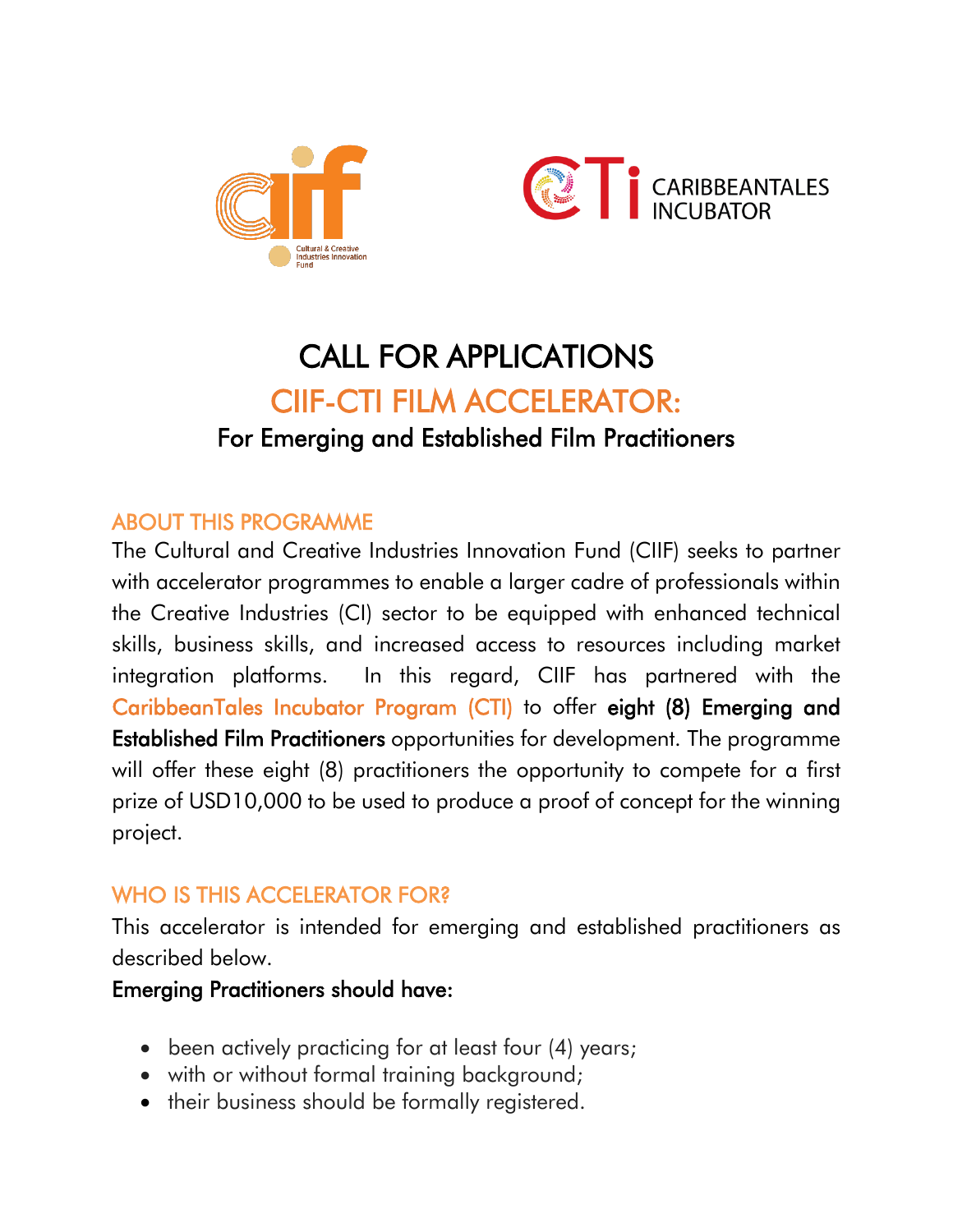#### Established Practitioners should have:

- been operating for more than eight (8) years;
- have worked locally and regionally;
- their business should be formally registered.

Companies must be registered in one of CDB's Borrowing Member Countries<sup>1</sup>. At least one key team member must be a citizen of a Caribbean country.

ALL approved entities/persons must be willing to allow for monitoring and evaluation of enterprise for impact assessment up to 24 months after the close of the programme and allow for publishing of non-sensitive business information for programme promotional and development purposes.

#### WHAT WILL PARTICIPANTS LEARN? ONLINE ADVANCED PREP (OAP)

In order to be ready for the faced-paced workshop in September, participants are expected to fulfill a number of online preparatory exercises in order to make their projects pitch-ready. Participants will interact with each other and a team of mentors via an online group. Topics to be covered will include:

- Log Lines;
- Budgeting;
- Creating a Pitch Deck;
- Marketing;
- Legal; and
- Intellectual Property.

Deadlines are staggered throughout July and August.

# TORONTO WORKSHOP

 $\overline{a}$ <sup>1</sup> Anguilla, Antigua and Barbuda, Barbados, Belize, British Virgin Islands, Cayman Islands, Dominica, Grenada, Guyana, Haiti, Jamaica, Montserrat, Saint Lucia, St. Kitts and Nevis, St. Vincent and the Grenadines, Suriname, The Bahamas, Trinidad and Tobago, Turks and Caicos Islands.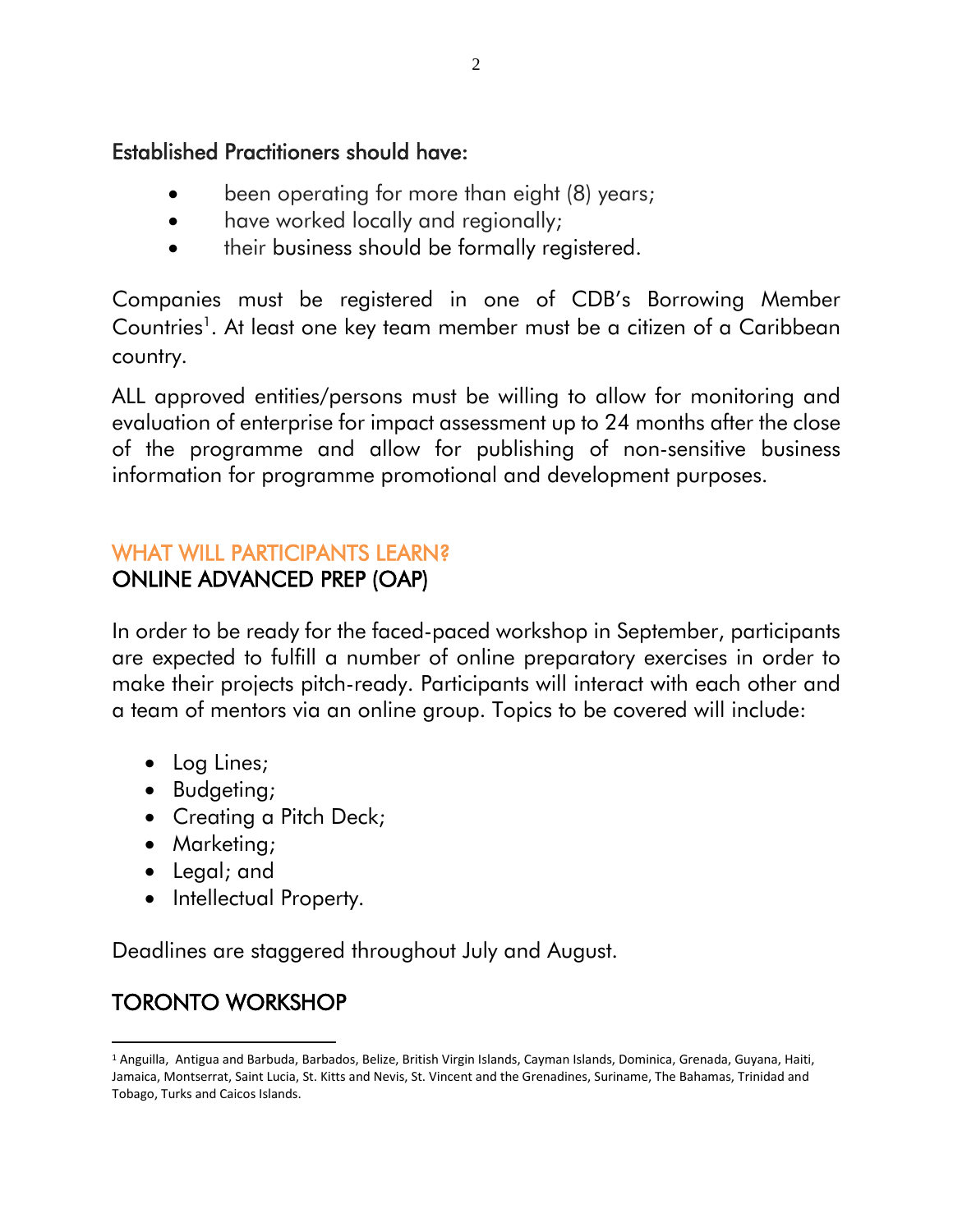In Toronto, the participants and mentors will meet for five (5) days of intensive workshop training.

- participants are given the tools and necessary guidance to hone the pitches for their projects,
- practicing daily, getting constant feedback and guidance from their peers and mentors, until they are ultimately ready to present their projects at the Big Pitch.

## WHERE WILL THE PROGRAMME TAKE PLACE?

The face-to-face component of the CaribbeanTales Incubator programme will take place in Toronto, Canada. The Big Pitch is the culmination of the CTI program, taking place during the prestigious Toronto International Film Festival, where participants will have the unique opportunity to pitch their honed projects to a room full of international film and television executives.

Participants will also have an opportunity to participate in the Toronto International Film Festival at special rates offered by CTI.

#### APPLY

To participate in this programme film practitioners are asked to complete the two-part online [application](https://forms.office.com/Pages/ResponsePage.aspx?id=QnxPvmXl5kC4HP3wGvySDFcQyJch4vVLkR6CbtotohBUMllRVlFSV0NPVUkyWU9UR0VBNjlFU1pHNC4u) form by July 15, 2019.

## ABOUT CARIBBEANTALES INCUBATOR PROGRAM

The CaribbeanTales Incubator (CTI) is a year-round development and production hub for Caribbean and Caribbean Diaspora Producers that aims to create strong, compelling and sustainable content for the global market. The ultimate goal of the CTI is to increase the pool of world-class indigenous film and television content so as to build the Region's audio-visual capacity.

The CTI Pedagogy is based on a concept of "counsel of wisdom" provided by internationally experienced industry professionals with deep roots in the Caribbean Diaspora community. These mentors each bring a special area of expertise and a unique understanding of the challenges that face the development of Caribbean content for the international market. The CTI